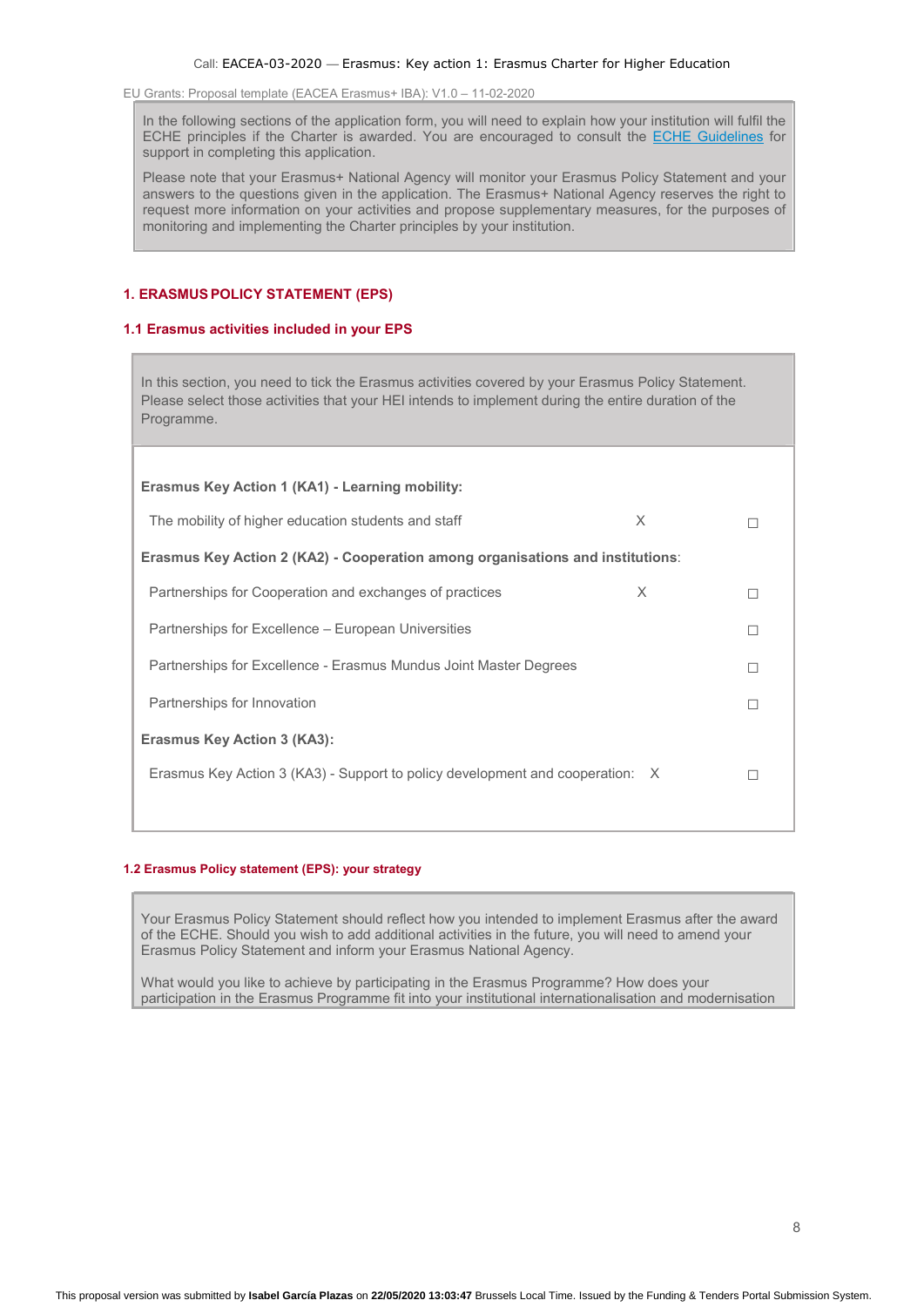#### strategy?

 $\overline{a}$ 

(Please reflect on the objectives of your participation. Please explain how you expect the participation in Erasmus to contribute towards modernising your institution, as well as on the goal of building a European Education Area<sup>1</sup> and explain the policy objectives you intend to pursue).

Original language (and translation into EN, FR or DE if the EPS is not in one of these languages)

## a) WHAT WE WOULD LIKE TO ACHIVE BY PARTICIPATING IN THE ERASMUS PROGRAMME.

The IES SANTA BÁRBARA is an institution of Higher Education (Tertiary level) founded by the regional government of Andalusia in 1989. From the beginning it is focused on studies of Healthcare in Higher Education (Vocational Training of Higher Education (hereinafter CFGS). Tertiary level). We offer specific Higher Education studies in the following six Higher Level Training Cycles: Prosthetic Audiology, Oral Hygiene, Clinical and Biomedical Laboratory, Documentation and Health Administration, Dental Prosthesis and Environmental Health.

We have European and international experience, continuously, since 2005. Since 2007 and without interruption, we were awarded with the ECHE charter. Since 2011 we have had the Department of Educational and International Plans and Projects that is in charge of projects and international cooperation, exchanging students and staff.

Throughout these years and through our Erasmus + projects KA 103, KA 107 and KA 102, together with the participation in different consortiums of the Andalusian Government Education Council KA 103 since 2007, it has allowed us to cooperate in a uninterrupted with European and associated countries institutions, with institutions of Higher Education, VET,Universities and companies, in the exchange of teachers, staff and students, doing physical mobility, incoming and outgoing and from the 2019/2020 academic year and under the Erasmus + programme, we have begun to carry out virtual mobility,cooperation of students and teachers, with associated countries such as Canada, with great success and experience for students, having overcome cultural, linguistic and teamwork challenges; This experience has been presented, by our Institution and the Canada one, virtually on May 15, 2020 to European and associated countries universities.

With the renewal of the ECHE Charter, we intend to renew inter-institutional cooperation agreements to continue, expand and provide more quality to our international cooperation. We want to modernize our institution and for this it is necessary that our students, teachers and staff have mobility opportunities to other countries. We intend to continue being an inclusive Institution, continue supporting and giving opportunities to those with fewer possibilities.

Our cooperation objectives in the Erasmus program,which are in line with our internationalization strategy are:

- Improve language skills of students and their job placement opportunities. Over the years we have seen that students who have an internship experience (in our case we have sent internship students) in another countries find a job before their peers who did their Training in Work Centers (in forth FCT) in Spain. It is part of the vision that we want to give to the fact of continuing to count on ECHE. There is a niche of employment in the sectors of our Higher Level Training Cycles, because we are on the Costa del Sol, an area in Spain, with many community and non-community citizens living permanently. Therefore, we know that there is a need for personnel trained in new technologies, new working methods, as well as having improved their language skills. Through an internship experience in another country, we have seen that this niche of work in our area can be covered.

Improve teachers' language skills. Updating teaching methodology. Regarding the teaching staff, within our internationalization strategy is the introduction of bilingualism in our Institution, with the inclusion of technical health English in our Higher Level Training Cycles. It is necessary to improve the teachers language skills. Knowledge of teaching methods, ICT, renewal of knowledge related to new technologies and management of training in companies are also required; in addition, the knowledge of new teaching methods for students with Specific Needs for Educational Support (NEAE). Know other educational centers, how they organize training in companies for both students, teachers and staff. Learn and improve new strategies of online teaching methodology, especially after the stage of COVID-

<sup>&</sup>lt;sup>1</sup> For more information on the priorities of the European Education Area, such as recognition, digital skills, common values and inclusive education, please consult the following website: https://ec.europa.eu/education/education-in-the-eu/european-education-area\_en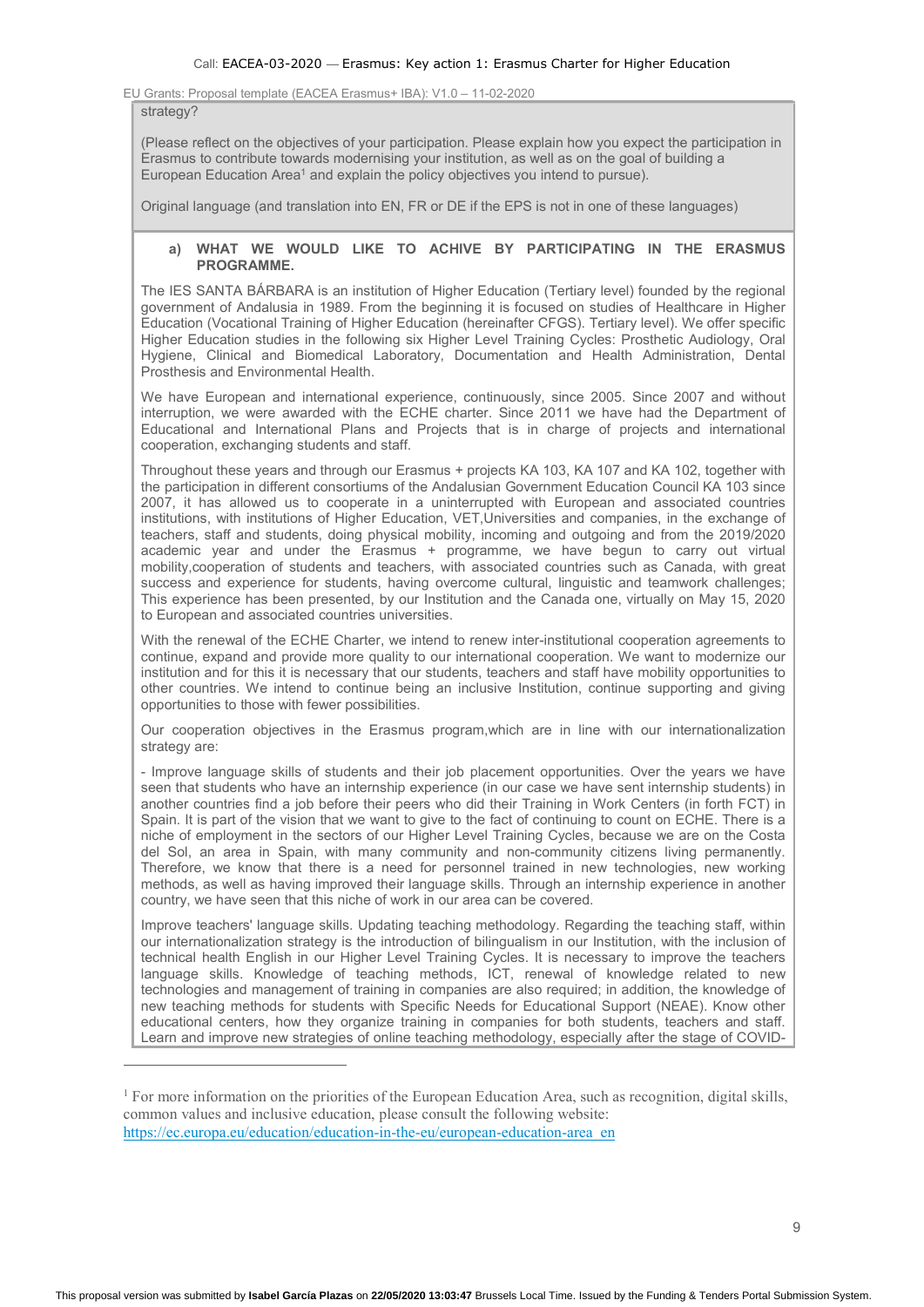19 in which we recently found ourselves and also for the future where the so-called "telework" seems to be here to stay.

With the recent change to LOE teachings in the Higher Degree cycles, this is the ideal time for our teachers to learn about and train in these new methodologies.

- Regarding inclusion, this is a motto at our Institution. We have Sign Language teachers and interpreters, who help and support our hearing-impared students, which we have in Higher Level Training Cycles. This last teacher profile has already participated in Erasmus mobility with some of our projects. They have completed training at European universities. Continuing to have the ECHE charter continues to open up possibilities for us to continue working on the issue of inclusion, with all these institutions and also with others that are also in partner countries. Mobilities encourage participants European identity.

- It will be interesting for teachers to learn about and expand knowledge in similar studies with our partners in order to exchange teachers, not only for training –Job Shadowing, but we also contemplate the exchange option for teaching. Know new teaching methodologies. Possibility of cooperation in research with other educational and labor centers.

Likewise, the option of exchange of students for studies can be considered, mainly when the center is bilingual.

In the digitalization era and especially after the recent events produced by COVID-19, we know that the constant updating in new technologies is transcendent. ECHE will allow us the mobility and cooperation of teachers and students to and from Higher Education educational institutions and companies in the health field to and from which we can be updated.

Likewise, we want to participate in projects within the KA2 and KA 3 actions. Renewing ECHE is a way that provides us with the resources to help us cooperate in innovation and research projects.

In order to continue improving language proficiency: There is no doubt, and after our fifteen years of experience in international projects, we have seen that the mobility of students and teachers acts as a very influential factor in improving skills. in languages. It makes new cultures, new ways of life known. All this has a very positive influence on creating citizens with a greater awareness of European citizenship and citizens of the "world". In a global world, it has been found that the person who makes a mobility with one of the Erasmus projects is a more tolerant citizen, more open to work and cooperate with citizens of different countries and cultures, among many other characteristics, in addition to the fact that they are more open to having a work experience in the future, both teachers and students.

- Continue and expand virtual mobility, both for students and teachers, and make them part of the student's curriculum, and that they be officially recognized in a more general way. Begin the implementation of Blended mobilities, combined mobility between virtual and face-to-face.

- Improving and expanding Soft Skills or also called soft skills. Undoubtedly, giving our students and staff the opportunity to do international mobility will contribute to the development of so-called Soft Skills. We have observed in these years of international experience that the participants of a mobility, when leaving their comfort zone, improve or enhance their social, communication, social and emotional intelligence skills, among others.

- To be able to continue requesting incoming mobility of company personnel, through KA 103 projects and teachers, with KA 107 projects.

- Being able to renew ECHE gives us opportunities for growth and to remain attractive to partners from other countries in order to collaborate with us.

Impact: Being able to continue counting on the ECHE and low mobility and cooperation, will continue to give us more visibility to our Center, it will support our modernisation startegy, it not only impacts nationally, but also internationally. The mobility of the participants, not only influence them as people, in our educational community and those around us, but also in the families and people around them, as well as in the institutions that host us and in us when we act. as a host institution.

## b) HOW DOES YOUR PARTICIPATION IN THE ERASMUS PROGRAMME FIT INTO YOUR INSTITUTINOAL INTERNATIONALISATION AND MODERNISATION STRATEGY?

Among the internationalization strategies of the IES Santa Bárbara (IESSB) for the period 2021-2027, are, among others: the reinforcement and increase of exchanges (combining in-person and also virtual exchanges) of students and staff with universities, institutions of higher education, companies and other organizations, both from European countries, and from associated countries. Renewal of the interinstitutional agreements that we already have signed with our partners and signature with new partners. Modernization of our Institution and therefore of the students and teachers. Strengthening international collaboration and research and overseas networks, expanding our curriculum and new collaboration opportunities, creating more opportunities for training and studies for our students, teachers and staff, and developing actions in the field of international cooperation.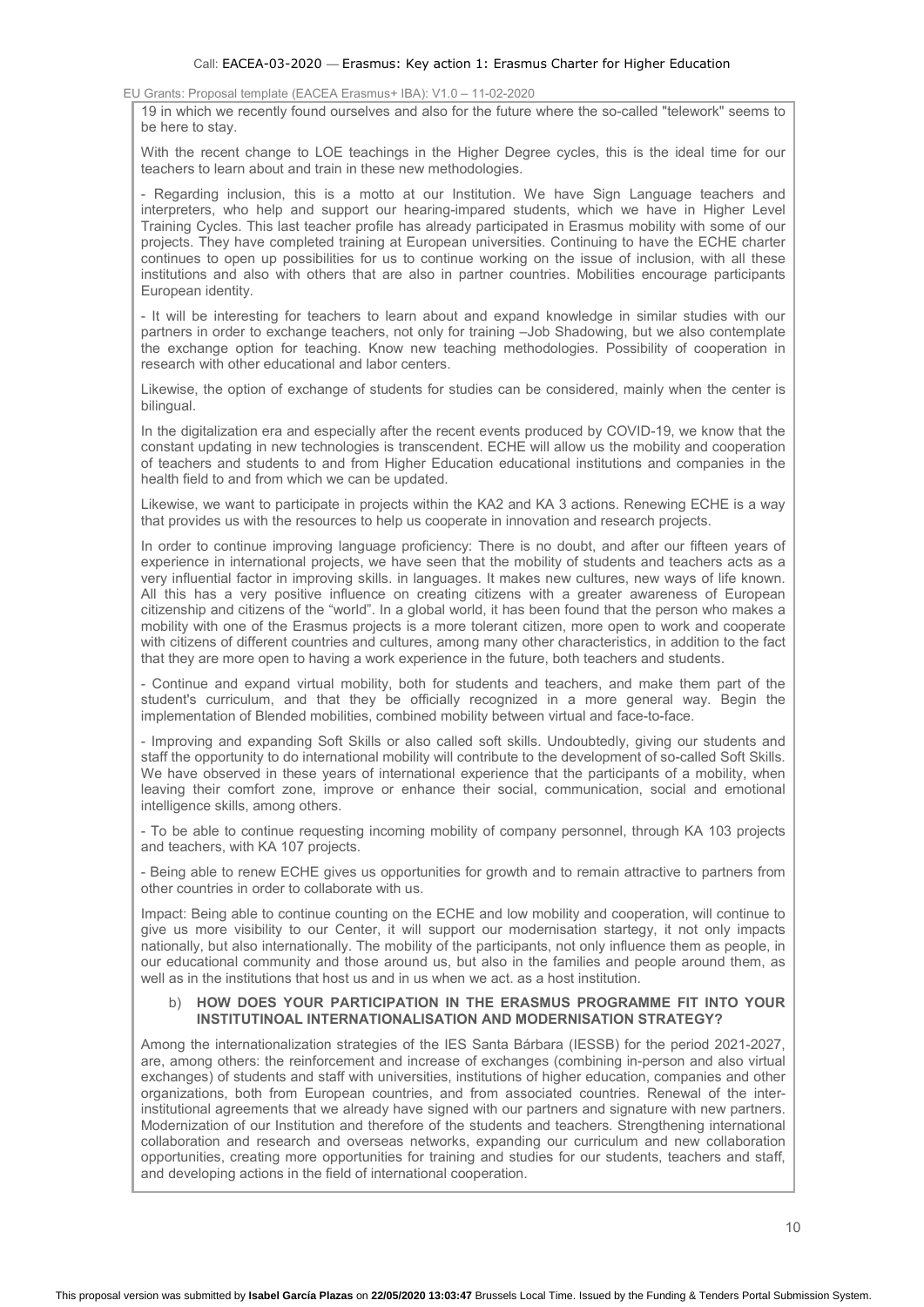#### Call: EACEA-03-2020 — Erasmus: Key action 1: Erasmus Charter for Higher Education

EU Grants: Proposal template (EACEA Erasmus+ IBA): V1.0 – 11-02-2020

All this gives our institution more international visibility, so continuing to enjoy ECHE will contribute to achieving all of these objectives.

Regarding the lines of work that can be established using ECHE, among others they will be:

- Expand the number of institutions and strengthen the work with which we already cooperate, both in European countries and in associated countries, through the European and international projects we have, in addition to those that we will request in future Erasmus calls.

- Open even more the borders outside Europe to our institution. The mobility of teachers and students has an impact on the quality of teaching to students and facilitates the exchange of students, thereby increasing their job opportunities.

- Carry out the Job Shadowing teaching staff - training, teaching in other European institutions and associated countries and compare curricula with similar studies that are given in the partner institutions or companies with which we already work or the new ones with which we will begin to work.

- To continue being a Reference Center in Andalusia for the reception and sending of teachers, expanding the possibilities of teachers for teaching and students to carry out training and / or extracurricular practices in companies in the province of Malaga.

- We will also be able to welcome teachers from other countries, to teach at our institution or to company personnel who may come and thus deepen and / or expand the knowledge of our students and teachers. In this way, those teachers or students who do not make mobility will also be favored by the Erasmus + programme.

- Exchange students with European and associated countries to carry out internships in companies, we could consider the option of studies with some of our partners.

- To be able to carry out the person coordinating the project or teaching staff, preparatory visits to the place of practice where the students will go. All this will establish bonds of union, not only with our partner institutions, but with the companies that will later host the students in their practices. Likewise, if the option of exchanging students for teaching is contemplated, these preparatory visits will serve to specify the curriculum and the validation of ECTS that the students will subsequently carry out.

- Develop and increase participation in the Erasmus + Virtual Exchange program for teachers and students. We already have experience participating in this program, with virtual mobility of our students with associated countries.

- Modernize our website incorporating more information about Erasmus projects, both for outgoing and incoming mobility (more information will be made available in English)

- Promote, through Erasmus and other international programs, the combined physical and virtual mobility (Blended Mobilities). Recognition of virtual mobility as part of the student's curriculum and as training hours for teachers (all this must have the prior approval of the Ministry of Education in Andalusia and the Department of Healthcare of our Institution) Stimulate the realization of combined mobility both for students and teachers. Increasingly bet on promoting virtual mobility, where we have already had experience in our center and which has helped the group of participating students and teacher to be in contact with other cultures, especially useful in the time of the COVID-19 pandemic.

- Increase in the digitization of the Center through mobility. In our Institution, new technologies have always been a priority to carry out in the mobility of both students and staff. Currently, and due to the recent pandemic caused by COVID-19, it has made us emphasize this line of work that we had already begun to develop.

- Develop the use of the eQUATIC tool (Online Quiality Assessment Tool for International Cooperation).

- Digitization of the Erasmus + documentation within the Erasmus Without Paper (EWP) project and the Erasmus Dashboard tool to gradually introduce the digitization of the entire Erasmus program in our Center.

- Promote and generalize the use, already made by our students, of the Erasmus + application.

- Introduction of the European Student Europe Card (ESC) for the creation of the European Education Area. In this way, the fluid exchange of data with Higher Education and another partner institutions, ease of access for students to services such as transportation, libraries, etc., will be among the advantages that will be associated with the use of this card.

- Modernization and update through new contacts. We always enrich ourselves when we contact other people in our environment, in this case it will also be when cooperating with institutions of other cultures and other nationalities.

- Continue our strategy of selecting students and staff in a transparent and inclusive way, prioritizing those participants with some degree of SEN (Special Education Needs) or participants with fewer opportunities.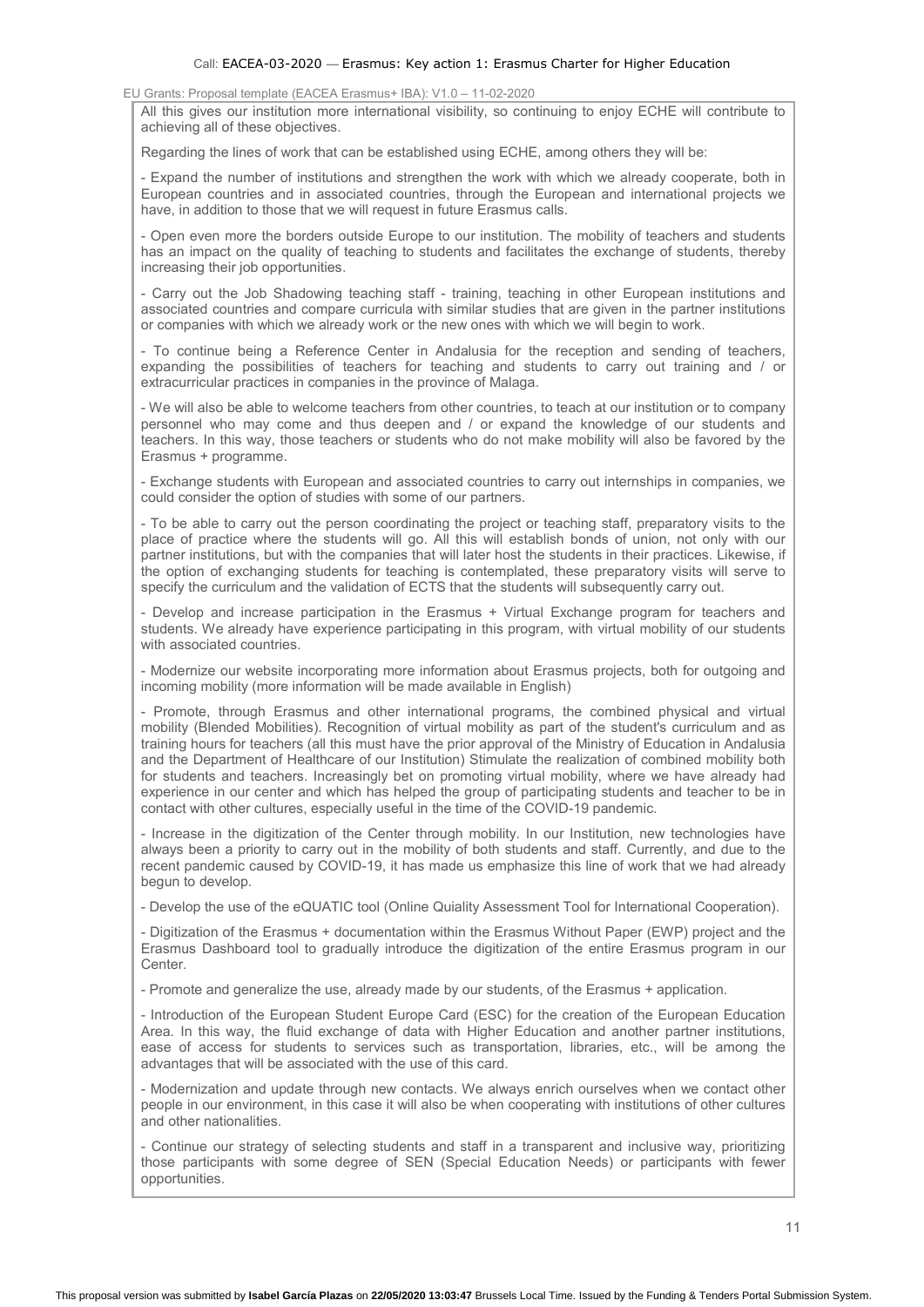#### Call: EACEA-03-2020 — Erasmus: Key action 1: Erasmus Charter for Higher Education

## EU Grants: Proposal template (EACEA Erasmus+ IBA): V1.0 – 11-02-2020

- Exchange of good practices with our partners on Specific Needs for Educational Support in both students and teachers, since we have deaf students; with a view to improving the training of teachers and therefore that of students, as well as making future student exchanges, facilitating the professional insertion of students and improving teaching techniques for teachers.

- Inclusion: Likewise, we will continue our work to make our Center even more inclusive, learning about new ideas through internationalization. Through our Equality between men and women project, we are a center of reference in Andalusia, in matters of gender equality. Also in matters of integration to students of different origins, race and religions. We intend to export our ideas and work, as well as contact institutions that provide us with ideas and carry out joint work. We promote and continue to promote inclusion, for example in the selection of participants in mobility, where priority is given to students with disabilities, those with fewer opportunities, refugees

- Cooperation with current or new partners. We are open to start to work on projects of innovation, cooperation and exchange of good practices.

Please reflect on the Erasmus actions you would like to take part in and explain how they will be implemented in practice at your institution. Please explain how your institution's participation in these actions will contribute to achieving the objectives of your institutional strategy.

Original language (and translation into EN, FR or DE if the EPS is not in one of these languages)

Here, we describe our experience and organization of international cooperation, in which we will continue to participate and then move on to the actions in which we would like to start cooperating.

### Erasmus KA 1.

We are a reference Institution in the Autonomous Community of Andalusia for Erasmus + projects. Pioneer Higher Degree FP Center in Andalusia within the E + KA 107 project, the only FPGS Center in Andalusia that has had this type of project for two continuous years. Our Educational and International Plans and Projects Department (hereinafter DPPEI) has coordinated from 2005 to date, international projects organized by the Andalusian Regional Ministry of Education and also Erasmus + projects such as KA 101, KA 102, KA 103 and KA 107, with exchange of teachers for Job Shadowing-training and teaching and students for internships.

KA 107 and KA 103 project are very well received, we want to request the renewal of ECHE in order to continue requesting this type of project, among others, since these have had a great impact on our Institution and others.We have proven 15 years of experience in international projects, we work with more than 14 countries, collaboration agreements with

Companies, VET institutions, 5 European and international universities such as Morocco, Montenegro and Brazil.

1. We currently have 5 E + Projects (VET + HE + International Dimension) calls 2018 and 2019, practical student mobility and personal training. Carrying out 100% mobility in all the own projects, so far requested, with evaluations in requests and very high final reports. We have had three E + KA101 projects for teacher training for students with hearing disabilities and ABP learning in projects. Part of some of the teachers' mobilities, with other Erasmus + Higher Education projects have been carried out for teaching training for students with this type of disability.

2.Since 2007 we have also participated in KA103 consortium of the Andalusian Government with very demanding work criteria. We manage all the mobilities in those Consortium.

3- Welcome foreign students for internships, we are looking for companies, support and search for accommodation. We offer to attend high school English classes. We have a "buddy" program, our students support incoming students prior and during mobility.

4. Teachers monitor the students who do their Training in Work Centers (hereinafter FCT) in other EU countries. Teacher training in languages, specific courses in English, French and German for teachers in Teacher Training Centers of the Andalusian Goverment.

5. October 2019 organized our 3rd SB Staff Training International Week (SBIW), with the participation of teachers and companies (from other countries) and collaborating companies in Malaga that host foreign students for internships, students (incoming and outgoing), Great Success and extension of the idea to other institutions in Malaga, Andalusia and Europe.

# • Organization of mobilities. IES SANTA BÁRBARA.

- Isabel García Plazas. Teacher of the Healthcare Department and Head of the Educational and International Plans and Projects Department. Coordinates the KA 1 projects of Vocational Training in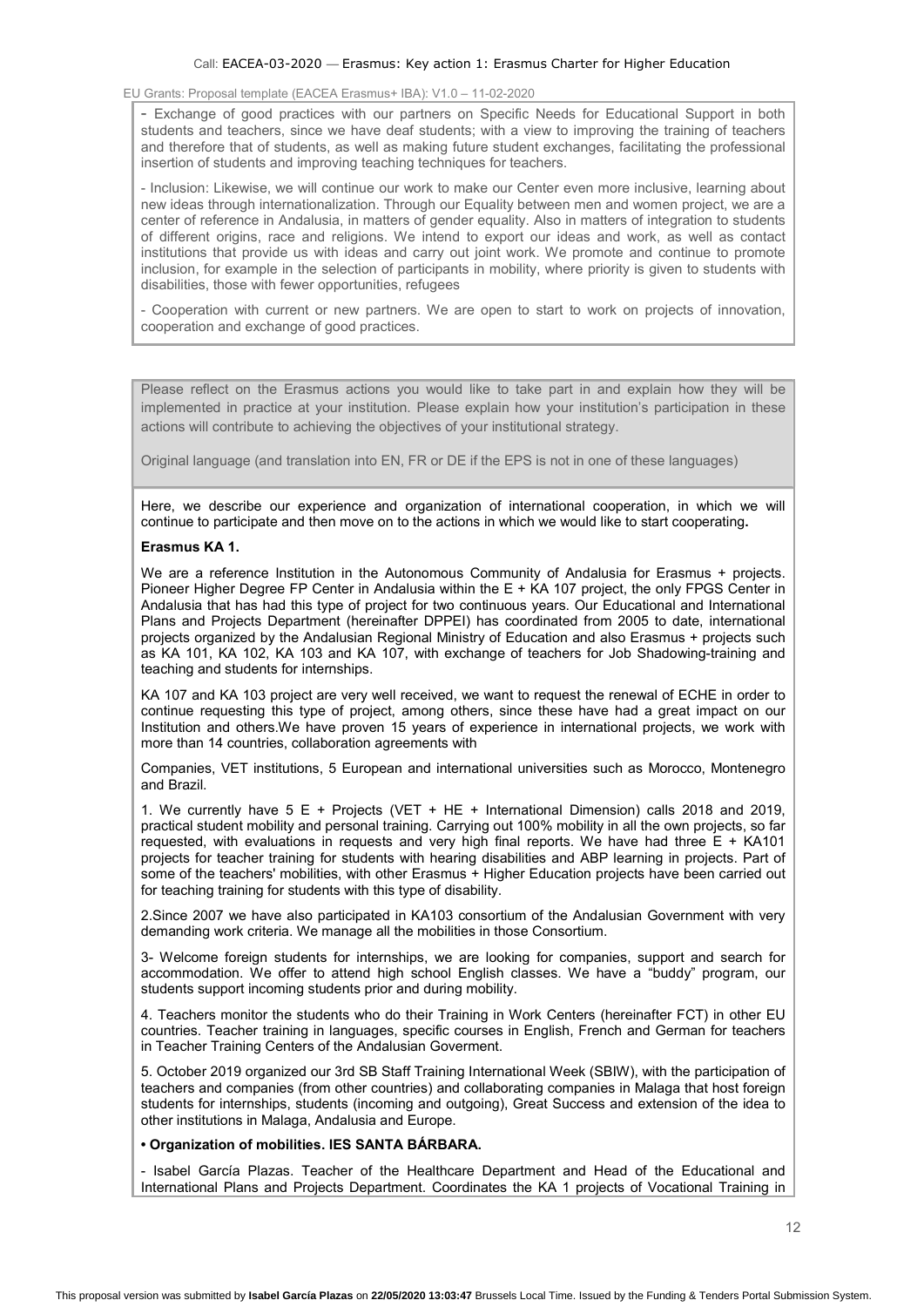Middle and Higher Level (Tertiary level). Search and work directly with partners. Coordinates the procedures with the Departments of the IES involved mobility, other Insitutions and European companies, supervision of calendar, content. Coordination with the management team organization and payment mobility.

Coordinates KA 102 2018; KA 103 2018, 2019 and KA 107 2018 and 2019. Organizes the committee for the selection of candidates and monitoring of the process and mobility. English (B2) and German. Responsible for the International programs of the Center, 14 years ago, of collaboration agreements and practices with partners, grant agreements and quality letter of the students. Person in contact with partner countries to manage project management. Coordinate our International Weeks together with the "Erasmus Team" of our center. Experience in giving Erasmus training courses to colleagues in Andalusia region.

The "Erasmus Team" is a group of teachers created from the academic year 2018/2019, who support Erasmus projects, some of them have already coordinated Erasmus projects and others show their interest in coordinating some in the coming courses.Receive the training requests for students from the partners and pass this request on to the teaching staff of the Erasmus + Team for searching companies in Malaga, as well as Job Shadowing for teachers from other countries. Find partners for Projects (host partners). She has done Job Shadowing-Training in other EU countries and associated countries.

In charge of writing applications and final reports on VET projects, also in Higher Degree. Contact candidates, manage mobility documentation (training agreements, insurance, grant agreement and E + student letter in the future for students) directly.

Together with the Deputy Director and the Director of the Institution, she carries out economic management of E + projects for Higher Education and VET projects. Both coordinate and will coordinate mobility payments and the management of Erasmus projects in FP.

### Quality of project design and execution

Prior to the mobilities, we signed inter-institutional agreements with the host entities, which agree, among other things, on the number of students and staff to be exchanged in a given time, in this way, the mobilities are framed within a quality context and under a framework of agreement.

Students doing a trainership mobility have a tutor at our Institution and the host insititution and a mentor at the enterprise. Follow up through emails, Helvia platform and WhatsApp of the training by all parts.

.All mobilities have attendance certificates at the end of the mobility.

M<sup>a</sup> Ángeles Curiel Balsera. Teacher of curricular support for deaf people in the scientific field and our CFGS students, English (C1). She has coordinated the KA 101 project. Extensive experience in participation in mobility to universities in Europe for Job Shadowing and training in ABP projects. (Project Based Learning) and attention to impared students. Participate in the search for partners in associated countries, contacting different universities; She collaborates in the reception of teachers, she is also part of the Orientation Department in our center, which makes her very knowledgeable about the attention to diversity that we offer. Responsible for the implementation of computer resources in our center for attention to diversity and the inclusive aspect of our Institution. Cooperate with the organization of our International Staff Training Weeks.

- Head of the Department of Complementary and Extracurricular Activities (Sofía Pérez Álvarez), professor of Higher Education Family Health Training Cycles, collaborates in the search for work placement for foreign students and training for the host teachers; Student teacher tutor who does her FCT UE. Experience in EU mobility of six years and in associated countries. Supports the search for partners in associated countries. It has always cooperated with the reception of foreign teachers and students and our International Weeks organization.

 - Director. Communication with educational authorities about documentation and budgets. Support and encourage internationalization in our Institution. Participate in mobilities and in welcoming partners. Publicize our projects, which has an impact on other Institutions in our surroundings and in our Andalusian region.

- Since the 2018/19 course organized "Erasmus + Team" already mentioned above

- Students 6 CFGS cycles: they participate in the "buddy" program. Support also our International Weeks. They act also as Erasmus embassadors for our Institution.Some of them apply for a Erasmus mobility.

- Administration and Services Personnel (PAS). Responsible for receiving incoming teachers and students, and then directing them to the different E + project coordinators, sending and receiving postal documentation.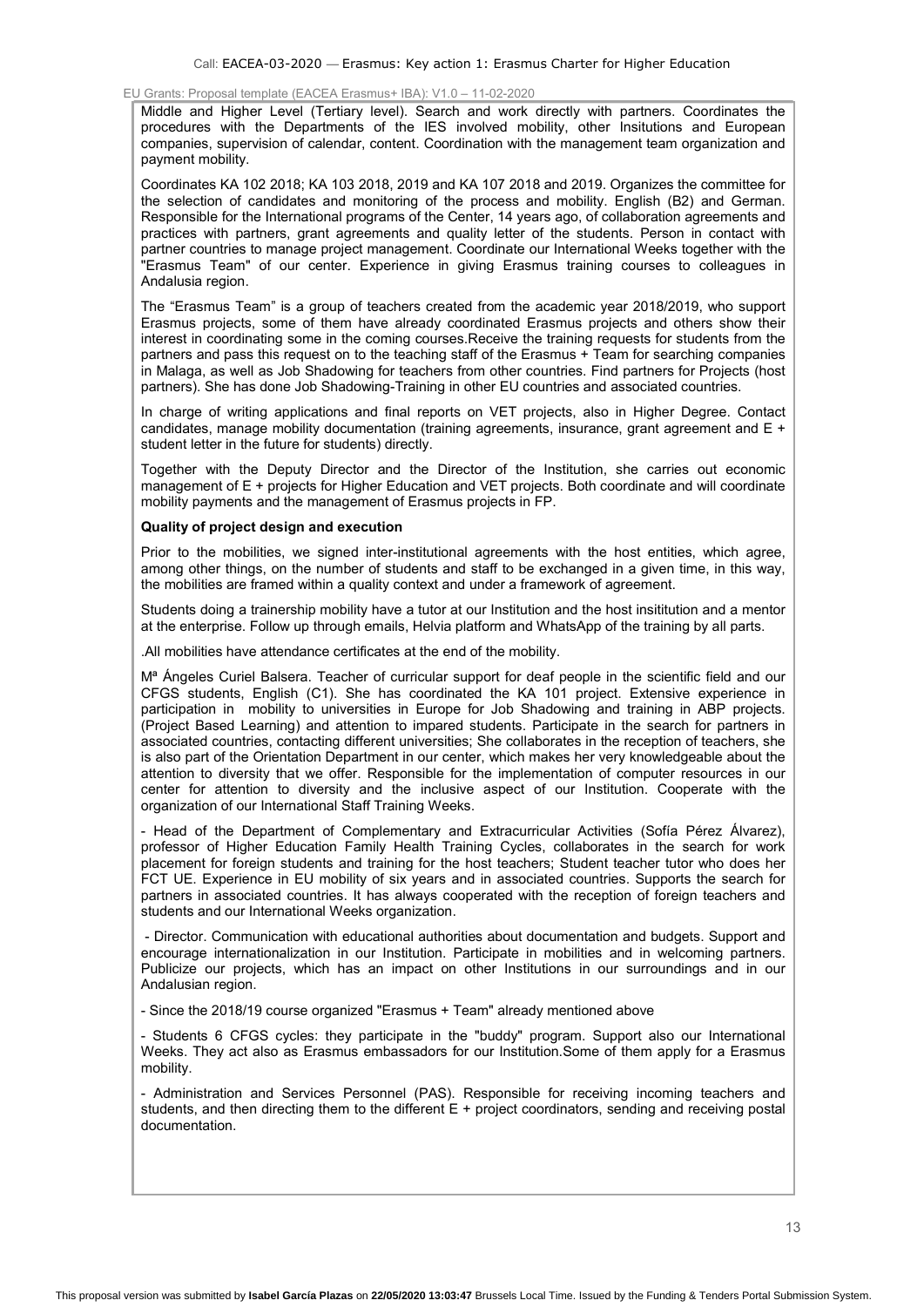# Erasmus KA 2.

We comtemplate the idea of taking part on cooperation projects or exchange of good practices.

Since the group of teachers "Erasmus Team" has recently been created, we would like to be able to try the request to take part on a KA 2 project as participant from the beginning

Participation in KA 2 projects is contemplated within our internationalization strategy, as we have not had, until now, this type of project, giving a more collaborative dimension to our Center.

We want to create a network, share resources and knowledge with current and future partners.

#### Erasmus KA 3

We are open to cooperation in this action, as partner thus be able to give more openness and investigation to our staff.

## What is the envisaged impact of your participation in the Erasmus+ Programme on your institution?

Please reflect on targets, as well as qualitative and quantitative indicators in monitoring this impact (such as mobility targets for student/staff mobility, quality of the implementation, support for participants on mobility, increased involvement in cooperation projects (under the KA2 action), sustainability/longterm impact of projects etc.) You are encouraged to offer an indicative timeline for achieving the targets related to the Erasmus+ actions.

Original language (and translation into EN, FR or DE if the EPS is not in one of these languages)

The impact, understood as short-medium term lasting effects for our Institution and some of the ideas, could perhaps also be applied in many of the partner institutions in other countries where we impact our projects. We have verified that our partners have also increased their participation and application in Erasmus projects.

1- The teaching staff, thanks to the mobility abroad and the knowledge of education in other countries, acquire strategies to renew teaching programs and methods, and to the whole of the teaching staff to introduce innovative practices, new technologies in the teaching activity, online activity, FCT management (student practices) and SEN student care (impared students, visual impairment). Indicator: modifications, programming, teaching methods where new technologies and online resources will be progressively included, and proposed innovation projects in the departments. Also educational research projects or in other fields. Chronology: At the beginning of each course, according to the mobilities that have been made in the previous two years.

2- Use of other languages and research in didactic terms in English.

Indicator: cross-cutting implementation of a training plan in technical-health English, in the contents and in the case of our IES within the hours of the module called Free Configuration Hours (HLC) in LOE cycles, these hours could be used. The impact on the destination universities, we have verified that in some of them they could study implementing the cycles mentioned above either as cycles or as Master's degrees, also offered in another language (English). Chronology: At the beginning of each course, according to mobility and experiences carried out in the previous two years.

3- Use of the advantages that a network with our partners, such as future strategic partnerships and innovation projects or KA2 or KA 3. Improve ICT skills of the participants. Indicator: Projects in new actions requested, at least, in the years of validity of the new ECHE. Chronology: All along the new ECHE life (2021-2027).

4- Create a climate of trust between the two institutions, improve collaboration, thus continue to be reception institution. Increase job and training opportunities for teachers and students from both institutions. Indicator: number of exchanges of students and teachers for training and / or teaching with Europe and associated countries, at least in the years of validity of the new ECHE. Chronology: Period of validity of the projects requested during the period of validity of the new ECHE.

5- Create an internationalization environment in our Institution with activities to disseminate the experiences lived in the mobilities and results for the entire educational community (students, teachers, Director, families, other Faculties in the case of universities or centers that provide the same studies, other companies when we talk about companies, other HEIs in Andalusia and outside the Andalusian region). Indicator: degree of knowledge of the program in the educational community and in the Institutions that teach the same cycle or degree in nearby regions and the number of these centers that request Erasmus projects or join Erasmus projects. Chronology: The whole life of each of the projects in the period that the new ECHE lasts.

6- Exchange our experiences in other Projects that we have at the IES Santa Bárbara with the institutions of the partner countries. We are a so-called "Compensatory Institution", for which we are in a disadvantaged environment of the city. We will continue sharing knowledge that makes us a reference center for inclusion in Malaga, as well as sharing our experiences within our projects: Equal opportunities between men and women, Conservation of the environment and Education for people with